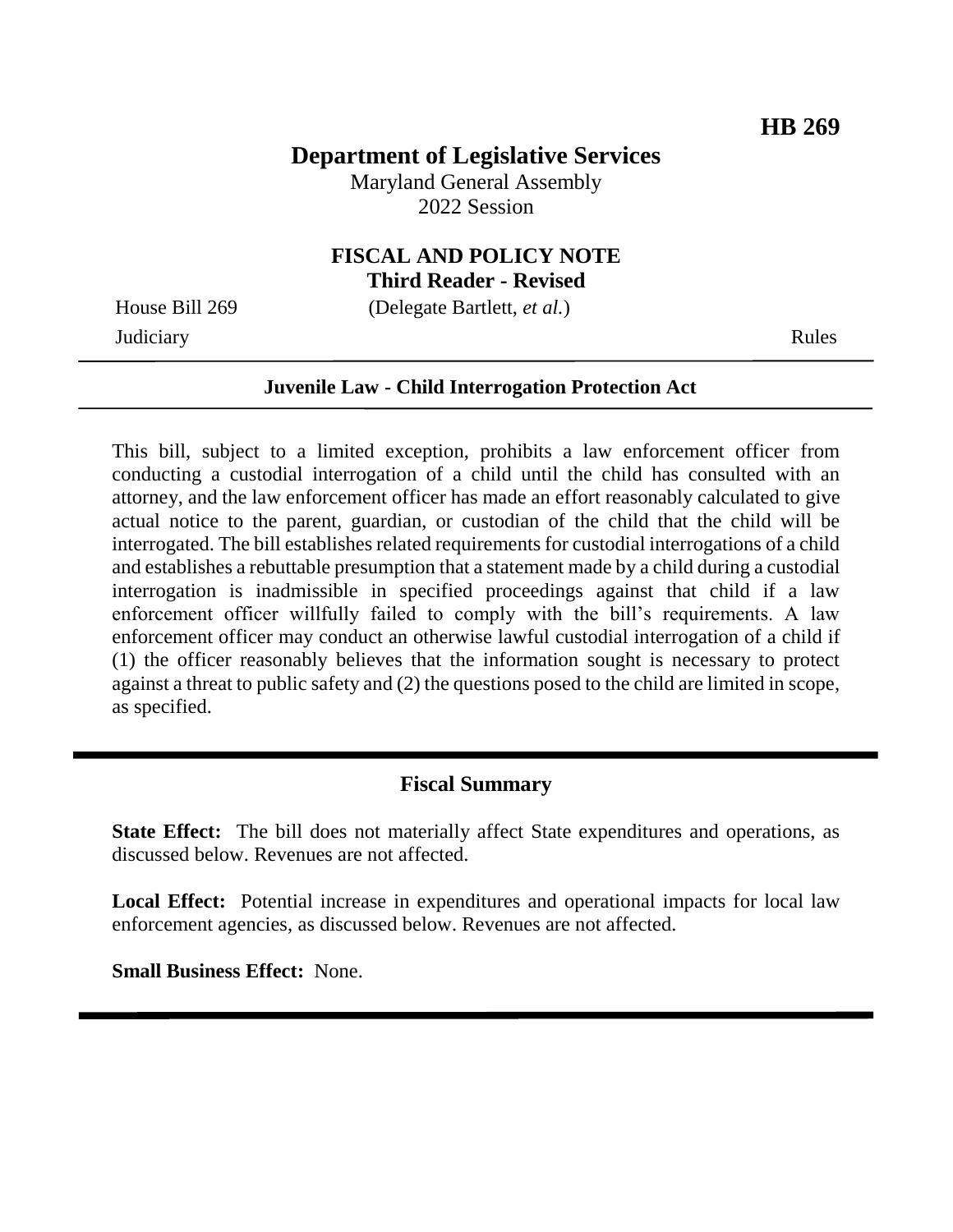## **Analysis**

**Bill Summary:** The bill specifies that if a law enforcement officer takes a child into custody, the officer must immediately notify, or cause to be notified, the child's parents, guardian, or custodian *in a manner reasonably calculated to give actual notice* of the action. The notice must include the child's location, provide the reason for the child being taken into custody, and instruct the parent, guardian, or custodian on how to make immediate in-person contact with the child.

The Court of Appeals may adopt rules concerning age-appropriate language to be used to advise a child who is taken into custody of the child's rights.

The attorney with whom the child must consult may be an attorney who is retained by the parent, guardian, or custodian or provided by the Office of the Public Defender (OPD). Consultation with an attorney must be confidential and conducted in a manner consistent with the Maryland Rules of Professional Conduct and may be in person or by telephone or video conference. To the extent practicable and consistent with the Maryland Rules of Professional Conduct, an attorney providing consultation must communicate and coordinate with the parent, guardian, or custodian of the child in custody. The requirement of consultation with an attorney may not be waived and applies whether the child is proceeded against as a child or is charged as an adult.

A law enforcement agency conducting an interrogation must maintain a record of the notification or attempted notification, including (1) a signed statement by a duly authorized law enforcement officer employed by the agency that an attempt to notify a parent, guardian, or custodian was made; (2) the name of the person sought to be notified; and (3) the method of attempted notification. A law enforcement agency must also maintain a record of the name of the attorney contacted and the county or counties in which the attorney provided the consultation. An attorney contacted to provide legal consultation to a child must provide to a law enforcement officer the information required for such records to be maintained.

HB 269/ Page 2 The bill specifies that regardless of the above requirements, a law enforcement officer may conduct an otherwise lawful custodial interrogation of a child if (1) the law enforcement officer reasonably believes that the information sought is necessary to protect against a threat to public safety and (2) the questions posed to the child by the law enforcement officer are limited to those questions reasonably necessary to obtain the information necessary to protect against the threat to public safety. Unless it is impossible, impracticable, or unsafe to do so, interrogations under these circumstances must be recorded. In a jurisdiction that has adopted the use of body-worn digital recording devices by law enforcement officers, the interrogation may be recorded using such a device in a manner consistent with applicable policies. In a jurisdiction that has not adopted the use of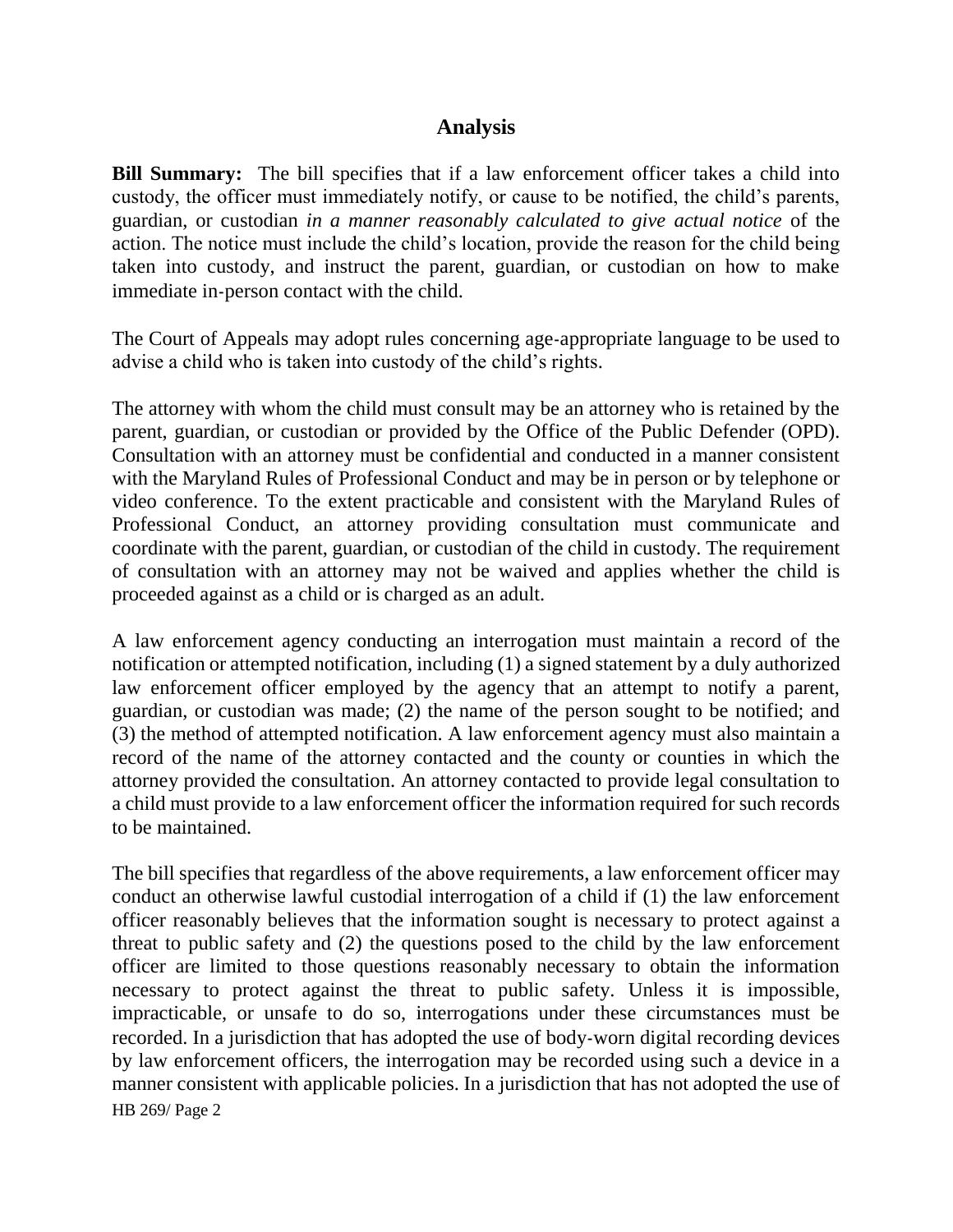body-worn digital recording devices, the interrogation may be recorded using other video and audio recording technology, consistent with any applicable policies. A child being interrogated under such circumstances must be informed if the interrogation is being recorded.

There is a rebuttable presumption that a statement made by a child during a custodial interrogation is inadmissible in a delinquency proceeding or a criminal prosecution against that child if a law enforcement officer willfully failed to comply with the bill's requirements regarding custodial interrogation. The State may overcome the presumption by showing, by clear and convincing evidence, that the statement was made knowingly, intelligently, and voluntarily. These provisions may not be construed to render a statement by that child inadmissible in a proceeding against another individual.

OPD must develop and implement policies to provide guidance and instruction to attorneys to meet the bill's requirements. By October 1, 2022, OPD must publish on its website or provide to law enforcement, on request, information on attorneys available to act as counsel to a child in accordance with the bill.

The bill alters related provisions in the Criminal Procedure Article regarding requirements for law enforcement officers who take a minor into custody. The bill specifies that a law enforcement officer who charges a minor with a criminal offense must make a reasonable attempt to *provide actual notice* to the parent or guardian of the minor. The bill repeals a requirement for a law enforcement officer (or designee) taking a minor into custody to make a reasonable attempt to notify the parent or guardian of the minor *within 48 hours of the minor's arrest*. Instead, notification is required pursuant to the bill's provisions as described above.

Finally, the bill includes uncodified language expressing the intent of the General Assembly that the term "threat to public safety," as referenced above, be construed in a manner consistent with the judicially recognized exception to the requirements of *Miranda v. Arizona*, 384 U.S. 436 (1966).

**Current Law:** If a law enforcement officer takes a child into custody, the officer must immediately notify, or cause to be notified, the child's parents, guardian, or custodian of the action. After making every reasonable effort to give notice, the officer must with all reasonable speed (1) deliver the child to the court or a place of detention or shelter care designated by the court or (2) release the child to the child's parents, guardian, or custodian or to any other person designated by the court, under specified circumstances.

A law enforcement officer who charges a minor with a criminal offense must make a reasonable attempt to notify the parent or guardian of the minor of the charge. If an officer takes a minor into custody, the law enforcement officer or the officer's designee must make